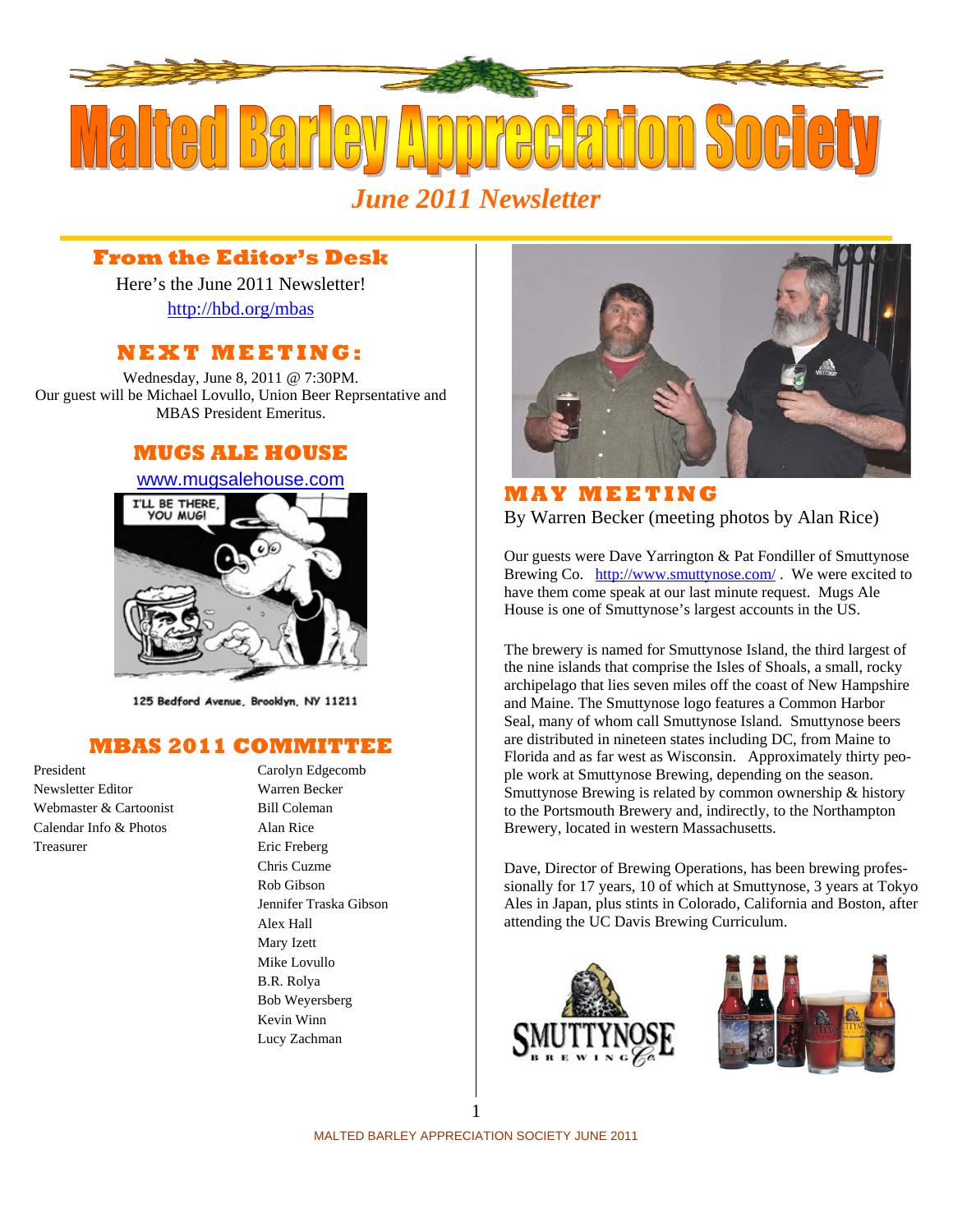Smuttynose was founded in January, 1994. It released its first beer, Shoals Pale Ale, in July of that year, followed shortly thereafter by Old Brown Dog. The Smuttynose beers followed: Chuckwheat - 1996 *(retired)* Portsmouth Lager - 1998 *(retired)* The Big Beer Series - 1998 to the present Belgian White Ale - 1999 *(retired)* Robust Porter - 2001 Weizenheimer - 2002 *(retired)* Pumpkin Ale - 2003 Finestkind IPA - 2004 Summer Weizen - 2005 Winter Ale - 2006 Short Batch Series - 2007 Hanami - 2007 *(retired)*  Star Island Single - 2009 Big A IPA (as year-round offering) – 2010

Smuttynose does not distribute their beers in the western part of the US. Their output is 70% bottles and 30% kegs.

The highlight of the evening was Alan Rice sharing his rare bottle of the Ryan Ale, brewing by Smuttynose exclusively for Julio's Liquors in Wooster, MA. This malty 8.5% ABV Strong Ale is aged for 1 year in oak bourbon single-barrels, and made with Rye Malt. Ryan, the owner of Julio's, is a longtime supporter of Smuttynose, and hosts the Lock and Key Society Beer and Whisky Club at his store. Thanks again Alan for this rare treat!

Smuttynose is planning special recipe beers, including a sour ale, and a wild mushroom ale. They produced a winter ale, Abbeystyle Dubbel recently.